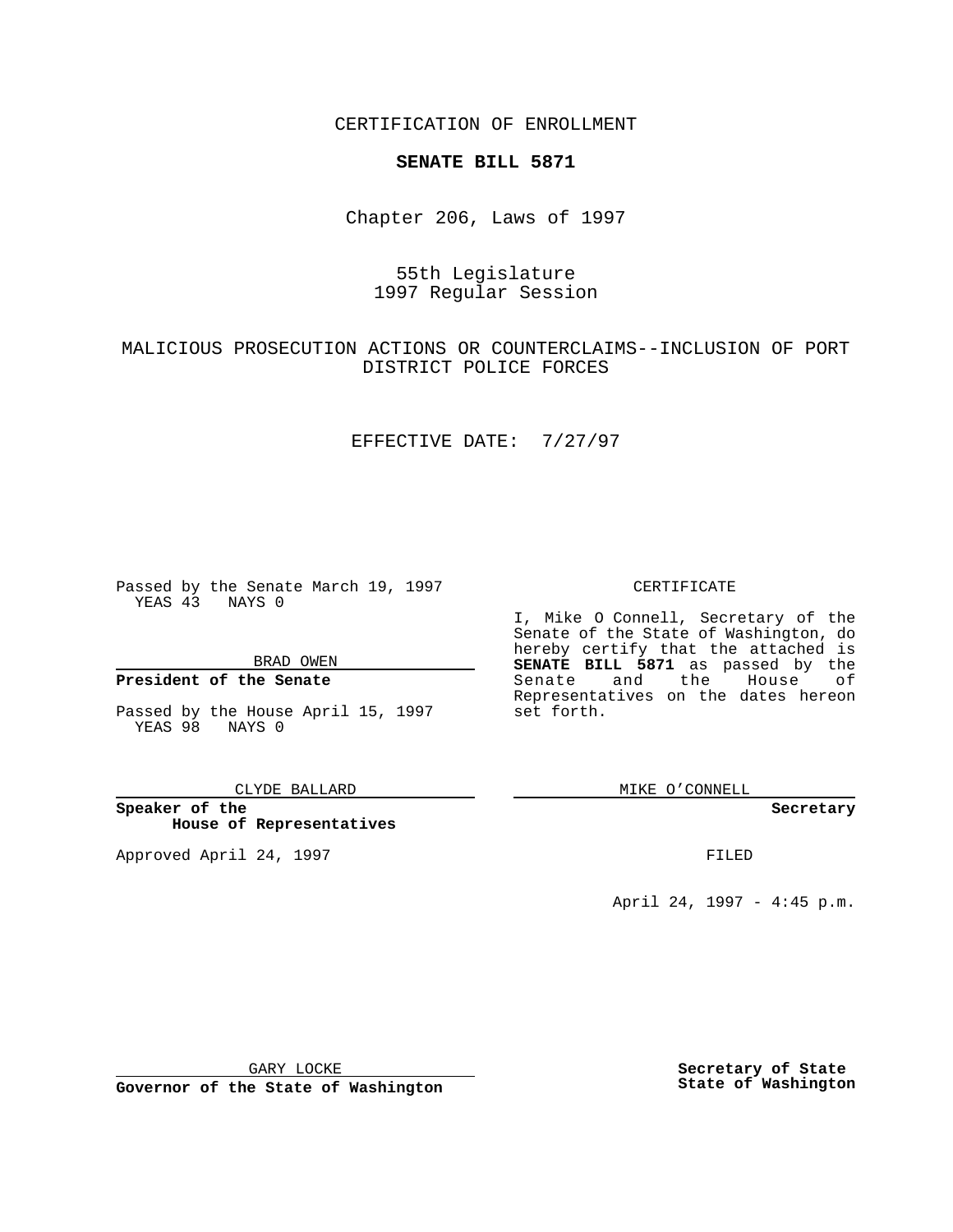# **SENATE BILL 5871** \_\_\_\_\_\_\_\_\_\_\_\_\_\_\_\_\_\_\_\_\_\_\_\_\_\_\_\_\_\_\_\_\_\_\_\_\_\_\_\_\_\_\_\_\_\_\_

\_\_\_\_\_\_\_\_\_\_\_\_\_\_\_\_\_\_\_\_\_\_\_\_\_\_\_\_\_\_\_\_\_\_\_\_\_\_\_\_\_\_\_\_\_\_\_

Passed Legislature - 1997 Regular Session

**State of Washington 55th Legislature 1997 Regular Session**

**By** Senators Roach, Fairley, Patterson, McCaslin, Winsley, Sheldon, Goings and Oke

Read first time 02/18/97. Referred to Committee on Law & Justice.

 AN ACT Relating to the definition of law enforcement officer; and amending RCW 4.24.350.

BE IT ENACTED BY THE LEGISLATURE OF THE STATE OF WASHINGTON:

 **Sec. 1.** RCW 4.24.350 and 1984 c 133 s 2 are each amended to read as follows:

 (1) In any action for damages, whether based on tort or contract or otherwise, a claim or counterclaim for damages may be litigated in the principal action for malicious prosecution on the ground that the action was instituted with knowledge that the same was false, and unfounded, malicious and without probable cause in the filing of such action, or that the same was filed as a part of a conspiracy to misuse judicial process by filing an action known to be false and unfounded. (2) In any action, claim, or counterclaim brought by a judicial officer, prosecuting authority, or law enforcement officer for malicious prosecution arising out of the performance or purported performance of the public duty of such officer, an arrest or seizure of property need not be an element of the claim, nor do special damages need to be proved. A judicial officer, prosecuting authority, or law enforcement officer prevailing in such an action may be allowed an